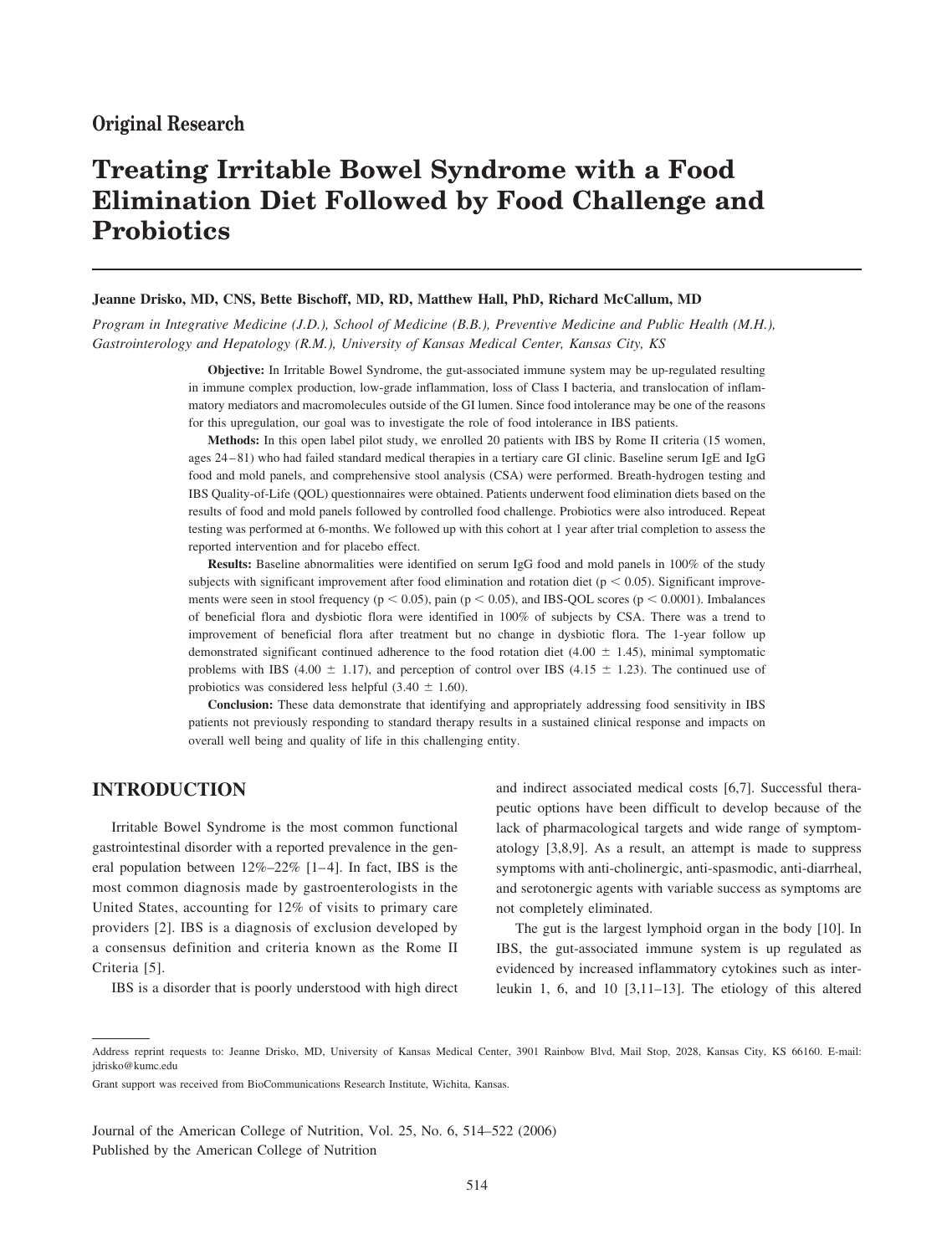immunity is unclear but may be related to food hypersensitivity and/or altered GI microbial environment combined with altered enteric nervous system sensation. It is known that there is abnormal fermentation in IBS [14] and this leads to immune up-regulation [15]. It is also known that there is change in symbiotic, commensal, and dysbiotic microbial gut colonies in IBS [16–20]. It has been reported that types of microflora colonizing the gut play a role in regulating immunity [21]. In addition, upregulated GI associated immune tissue is known to stimulate discharge of enterochromaffin cells and other cells, which release serotonin and/or histamine resulting in GI symptoms [22–29]. Inflammation can result in opening of tight junctions between enterocytes with translocation of large proteins across the GI lumen. These proteins act as antigens systemically and antibody production results [21,22,30].

It is our hypothesis that correcting the luminal micro-environment will lead to improvements in IBS symptoms. This may be accomplished by a two-pronged approach. First, food and mold hypersensitivity [14,18,22,30–33] contributes to the altered inflammatory environment in the GI track and serum IgE and IgG food and mold panels can guide a food withdrawal diet, resulting in improved symptom complex [15,32–36]. If the results of the IgE and IgG food and mold panels are significant, subsequent systematic food challenges should result in IBS symptom recurrence. Secondly, altered microbial environments that are related in IBS may be corrected by probiotic administration [17,20,37–43].

## **METHODS**

#### **Study Design**

The reported prospective outcome study with multifactorial intervention enrolled a cohort of diarrhea dominant irritable bowel syndrome patients from a tertiary care gastroenterology clinic. Prerequisite for entering into the study included a diagnosis of IBS by Rome II criteria and evaluation by gastroenterologists at the University of Kansas Medical Center. The following laboratory tests were required to be within normal range: total blood count, erythrocyte sedimentation rate, biochemistry screen, routine stool evaluation including culture, examination for occult blood, ova, and parasites, and a recent normal sigmoidoscopy or colonoscopy within 2 years of enrollment. Persons were excluded if organic intestinal disease was present. Subjects were also excluded if there had been recent antibiotic use or recent or concurrent enrollment into an IBS study.

Twenty-five subjects were screened between December 2001 and October 2002 and 20 were enrolled; of those enrolled, there were 5 men and 15 women consistent with national statistics [2,3]. See Table 1. Three patients declined to participate (refusal to obtain colonoscopy/sigmoidoscopy, or refusal to adhere to dietary requirements); one was excluded based on

**Table 1.** Summary of Demographic Data

|                            | Male                                  | Female                                                                  |
|----------------------------|---------------------------------------|-------------------------------------------------------------------------|
| Number Enrolled            |                                       | 15                                                                      |
| Age range (mean)           | 43 yrs–77 yrs (57) 24 yrs–80 yrs (49) |                                                                         |
| Duration of IBS Symptoms   |                                       | $3 \text{ yrs}-50 \text{ yrs} (22)$ $3 \text{ yrs}-60 \text{ yrs} (23)$ |
| Results of Breath Hydrogen |                                       |                                                                         |
| at Baseline                | 2 positive                            | 2 positive                                                              |

definable organic pathology in the gastrointestinal tract (porphyria), and 1 did not fulfill the strict Rome II criteria. One of the study subjects withdrew from the study after 2 months stating refusal to adhere to dietary requirements. Data was analyzed on intent to treat basis.

Baseline requirements included a visit with the gastroenterologist, comprehensive IBS symptom and quality of life questionnaires (University of North Carolina School of Medicine— Chapel Hill GI Psychosocial Research Group), and hydrogen breath testing to assess for small bowel bacterial overgrowth. Subjects had 7 visits, including the baseline visit and 6 monthly intervention visits; after completion of the study, a follow-up visit with a gastroenterologist was required. At baseline, the serum IgE and IgG food and mold antigen panels (Allos Reference Laboratory—Hitachi Chemical Diagnostics Inc., Mountain View, CA) and stool collection for comprehensive digestive stool analysis were obtained (Great Plains Laboratory, Overland Park, KS).

Study subjects each received a tailored food withdrawal diet based on the results of the serum IgE and IgG food and mold antigen panels. The food and mold withdrawal diet was followed for 21–28 days with subsequent individual food challenges performed over several months. Food and symptom diaries were kept during the challenge phase and reviewed by the investigators. If a food was tolerated during the challenge phase, the food was reintroduced back into the diet with instructions to adhere to a rotation diet. If IBS symptoms returned with food challenge, the food was eliminated from the diet for 6 months with instructions to rechallenge at a later date. Study subjects were given probiotics (Vital 10 powder,  $\frac{1}{4}$  teaspoon 2X/day, Klaire Labs, Solana Beach, CA) beginning at month 2 after the food and mold elimination diet period. The probiotics were taken daily from months 2 through 6 followed by a 1 month washout period.

At one year after trial completion, a follow up questionnaire to assess gastrointestinal status was obtained; this was to evaluate for the role of placebo effect in this intervention, which is known to be quite high in IBS [29].

The protocol was approved by the Investigational Review Board of the University of Kansas Medical Center. All participants provided written informed consent.

#### **Breath Hydrogen and Methane Testing**

The importance of breath testing is acknowledged [44]. All subjects presented to the GI Motility and Functional Bowel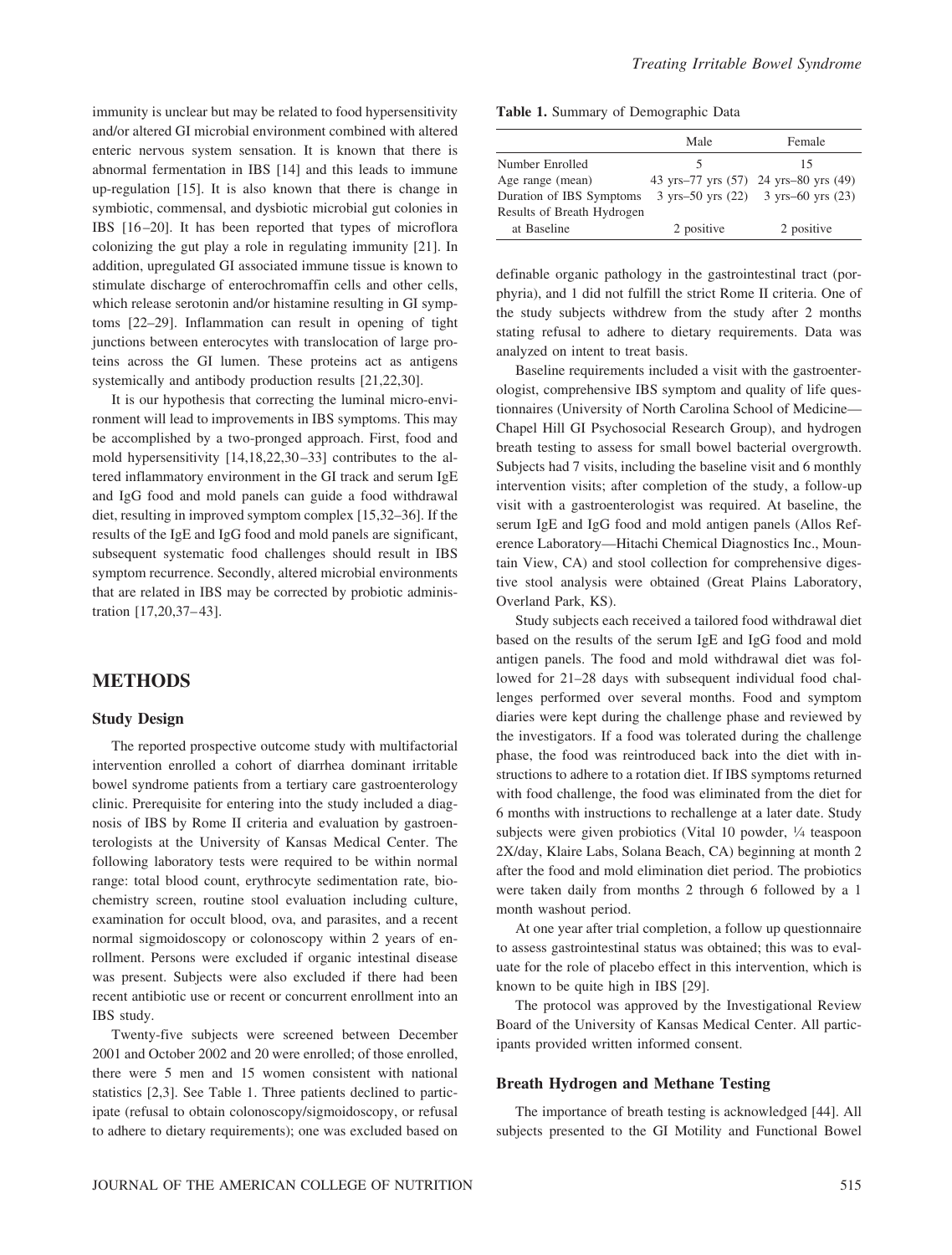Center at the University of Kansas Medical Center for the hydrogen and methane breath test after an 8-hour fast. Subjects ingested 30 cc of glucose syrup after a sample of their breath was collected at baseline. Further breath samples were obtained every 15 minutes for 3 hours. All breath samples were endexpiratory and analyzed immediately by model DP Microlyzerchromatograph (Quintron Instrument Company, Milwaukee, WI). The concentration of breath hydrogen and methane was measured in parts per million (ppm). The measurements were plotted graphically and analyzed. The diagnosis of small intestine bacterial overgrowth was based on the following criteria: A peak within 90 minutes of hydrogen or methane concentration of  $>$  20 ppm, or a baseline level of hydrogen or methane of  $>$ 10 ppm, which subsequently continued to increase after glucose challenge.

#### **Comprehensive Digestive Stool Analysis**

Each study subject collected stool samples for a comprehensive stool analysis (test kits provided by Great Plains Laboratory, Overland Park, Kansas and conducted by Doctor's Data, West Chicago, Illinois) on 2 consecutive days at baseline and again at the end of the intervention for comparison. Bacteriology, aerobic evaluated by BAP, Mac, CNA, and HEK plates to identify Salmonella, Shigella, yersinia, vibrio, and Aeromonas plus any other pathogenic bacteria. GN broth is used to isolate pathogens in smaller quantities and API for an identification system; results are reported in organism type and level from  $0, 1+, 2+, 3+, 4+$  with 0 representing no colonies and 4 the highest count. Bifidobacter is cultured on anaerobic culture media (modified CNA plates from Oxyrace create anaerobic environment); results reported in organism and level 0,  $1+$ ,  $2+$ ,  $3+$ ,  $4+$ . Enterohemorrhagic E. Coli, Giardia, E. Histolytica, and Cryptosporidium are evaluated by EIA kit-ProSpect from Alexon Trend by Remel with results reported as positive or negative. Campylobacter is identified by EIA Kit-ProSpect from Alexon Trend by Remel and cultured with microphilic environment pouch on campy plates with results positive or negative. Parasitology identification Trichrome Stain, and concentrate are evaluated by microscopy and identified parasites reported. Yeast culture is expressed as definitive identification. Disc susceptibilities for yeast and bacteria are done by Kirby-Bauer and reported as sensitive or resistant. Cholesterol in the stool is identified by colormetric chemistry analyzer (Olympus AU600—Kit reagents used are from DCL); results are given in mg/dL. Chymotrypsin amount in the stool is determined by colormetric chemistry analyzer (see above); results are given in IU/g. Fecal Lactoferrin and Lysozyme are evaluated by Latex Agglutination with results positive or negative. Fecal secretory IgA is measured by EIA Kit from ALPCO; results expressed in ng/mL. Meat fibers, red and white blood cells are counted by direct microscopy and reported as none, few, moderate, or many. Occult blood is evaluated by guiac—Hemoccult and results reported as positive or negative.

The pH of the stool is measured by a pH meter and reported as a number from 0–14. Short Chain Fatty Acids in the stool to include acetate, propionate, butyrate, and valerate are measured by Gas Chromatography—Varian GC/MS and Acetate: expressed as percent of total of the total N-Butyrate expressed as  $\mu$ g/g. Steatocrit is measured by capillary microcentrifugation and reported in ng/mL. Triglycerides in the stool are measured by colormetric chemistry analyzer and reported in mg/dl. NEFA (Non-Estrified Fatty Acids) are identified by colormetric chemistry analyzer (off-label use of Wako kit for serum). Test results were reported within 4 weeks and collected at baseline and again at completion of the intervention.

#### **Serum IgE and IgG Panels**

Venous blood was collected in a 10 mL serum separator tube. Blood was allowed to stand in the serum separator tube for 20 minutes. The samples were centrifuged at 3,000. Samples were immediately placed cold packs and sent to the Allos Reference Laboratory (Hitachi Chemical Diagnostics, Inc., Mountain View, California). The test was performed at baseline and again at the end of the 6-month intervention, but only the IgG was repeated at the completion of the trial since it was assumed that the results of the IgE would not change in the time period.

For analysis, the serum was drawn into a sealed test chamber containing 36 threads coated with antigens specific for food and mold. (The test chamber contains a negative control and a positive control with IgG, for the IgG system, or IgE, for the IgE system, covalently bound). The test chamber with the serum was incubated at room temperature for 18–24 hours; the serum was drained from the holding chamber.

The test chamber was washed with wash buffer, drained, and filled with antibody reagent, and incubated at room temperature for 4 hours. After draining and washing, the photoreagent mix was drawn into the test chamber and incubated for 10 minutes. After 10-minute incubation, photoluminescence was measured and reported in luminescence units. Results are reported using a classification system based on relative light unit system. The luminescence units were reported as class values and assigned a numerical rating from 0–4 based on the amount of light admitted by the individual threads in the test chamber. Class values of one or greater represents progressively increasing concentrations of allergen specific antibodies. Class zero represents an absence or nondetectable levels of allergen specific antibodies.

The sensitivity detection limit of the assay is ten luminescence units. There is less than 1% cross reactivity with human serum immunoglobulins IgA, IgM, IgG, or IgD at normal physiologic levels. On average, concordance (calculated as efficiency) between CLA allergen and alternative in-vitro assay is approximately 95%; the range of concordance is 86%–100%. There are no standardized reference allergens available for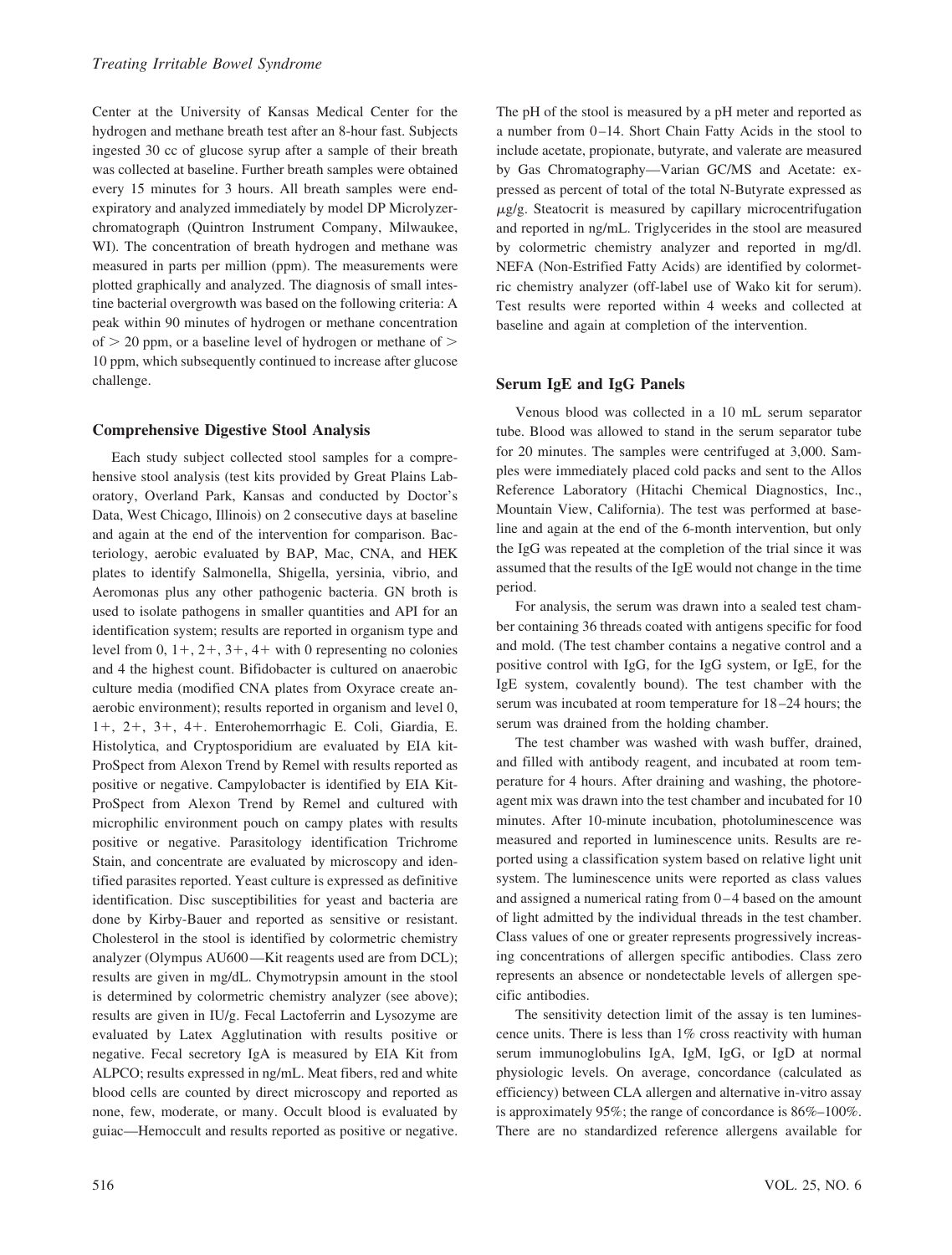comparisons between methods, or for the great majority of clinical relevant allergens.

#### **Probiotic Supplement**

Replacement of beneficial microflora was by probiotic supplementation (Vital-10, Klaire Labs, Solana Beach, CA 92075). The product contained *Lactobacillus acidophilus, Bifidobacterium baifidum, L. rhamnosus, L plantarum, B. infantis, L. salivarius, L bulgaricus, L casei, L brevis,* and *Streptococcus*  $thermophilus$ . Each dose gave a total of  $10+$  billion colony forming units and was taken twice each day with meals to assist in adherence to the gut wall.

## **Outcome Variable: Irritable Bowel Quality of Life Outcome Instrument**

Permission was obtained to use the IBS specific symptom diary and QOL instrument (University of North Carolina School of Medicine—Chapel Hill GI Psychosocial Research Group). IBS-QOL is a validated survey instrument [45,46]. The original version of the IBS-QOL contains 34 question items that ask about the patient's feelings and response is measured on a 5-point Likert-scale where  $1 =$  not at all,  $2 =$  slightly,  $3 =$ moderately,  $4 =$  quite a lot,  $5 =$  a great deal/extremely. All items are summed-scored to calculate total scores (overall score). Subscales are collected for dysphoria, interference with activity, body image, health worry, food avoidance, social reaction, sexual, and relationship. The IBS-QOL was obtained in all study subjects as a baseline survey and at completion of this study.

#### **Predictor Variables**

A record of objective clinical findings of change in stool frequency and pain and subjective quality of life were obtained at baseline and at completion of the study. In addition, the changes in IgG food and mold scores from baseline to completion were measured after the treatment intervention. Finally, stool microflora counts were assessed at baseline and after probiotic use by the comprehensive stool analysis.

#### **1-Year Follow Up Questionnaire**

To evaluate for the role of the placebo effect in this intervention, a follow-up questionnaire was administered at 1-year post intervention. There had been no significant contact with the study subjects by the study team in the interval. All twenty patients were contacted and completed the questions. Four questions were asked to evaluate current IBS symptoms, adherence to a rotation diet, use of probiotics, and attitude about control over IBS symptoms. The questions were based on a 5-point Likert-scale ranging from  $1 =$  strongly disagree and  $5 =$  strongly agree.

#### **Statistical Analysis**

The goal of this study was to examine the contribution of serum IgG food and mold antigen levels for tailoring food and mold withdrawal/rotation diets and its impact on IBS symptoms and QOL. In addition, it was necessary to assess the importance of stool microflora colonies and the impact of probiotic products on IBS symptoms and QOL scores. We first summarized all measurements with their means and standard deviations. Wilcoxon's Signed Rank Test was applied to determine if there is a significant change in each measure from baseline to completion.

# **RESULTS**

### **Patient Characteristics**

Of the 20 patients enrolled in the study, 5 were male and 15 were female. The age range for the men was 43–77 (57) years and for the women 24–80 (49) years. The duration of IBS symptoms for the men was 3–50 (22) years and for the women was 3–60 (23) years. There were 2 positive breath hydrogen tests at baseline in each group of men and women, which correlated with abnormalities on comprehensive digestive stool analysis. See Table 1.

#### **Pain and Stool Frequency**

In this prospective study in a cohort of diarrhea dominant IBS subjects, systematic food withdrawal guided by the results of the IgG and IgE food and mold panels resulted in significant improvement in symptoms including stool frequency and severity of pain. At baseline reported stool frequency was 4.29  $(2.49)$  stools per day and at completion were 3.43 ( $\pm$  1.22) stools per day ( $P < .05$ ). Pain diary scores based on a pain scale from 1 (none) to 5 (most severe) resulted in a significant improvement from baseline of 3.65  $(\pm 1.12)$  to completion of  $2.71$  ( $\pm$  1.38) (P < .05). See Table 2.

#### **IBS QOL**

Response was measured on a 5-point Likert-scale where  $1 =$  not at all to  $5 =$  a great deal/extremely with all items summed-scored to calculate total overall score from baseline to completion. In final data analysis, the five responses are transformed in order to obtain a 100-point overall QOL score and eight 100-point subscales. After conversion, higher scores denote a higher quality of life and lesser degree of IBS symptoms. This cohort demonstrated a significant improvement in overall QOL scores [46.51 ( $\pm$  21.08) to 67.22 ( $\pm$  20.92); P < .001]. Subscales collected at baseline and completion for dysphoria [37.66 ( $\pm$  23.64) to 66.28 ( $\pm$  24.58); P < .001], interference with activity [40.54 ( $\pm$  21.81) to 65.23 ( $\pm$  24.60); P < .001], body image [59.69 ( $\pm$  23.52) to 76.32 ( $\pm$  18.47); P < .001], health worry [58.33 ( $\pm$  24.63) to 77.63 ( $\pm$  20.42); P = .002], food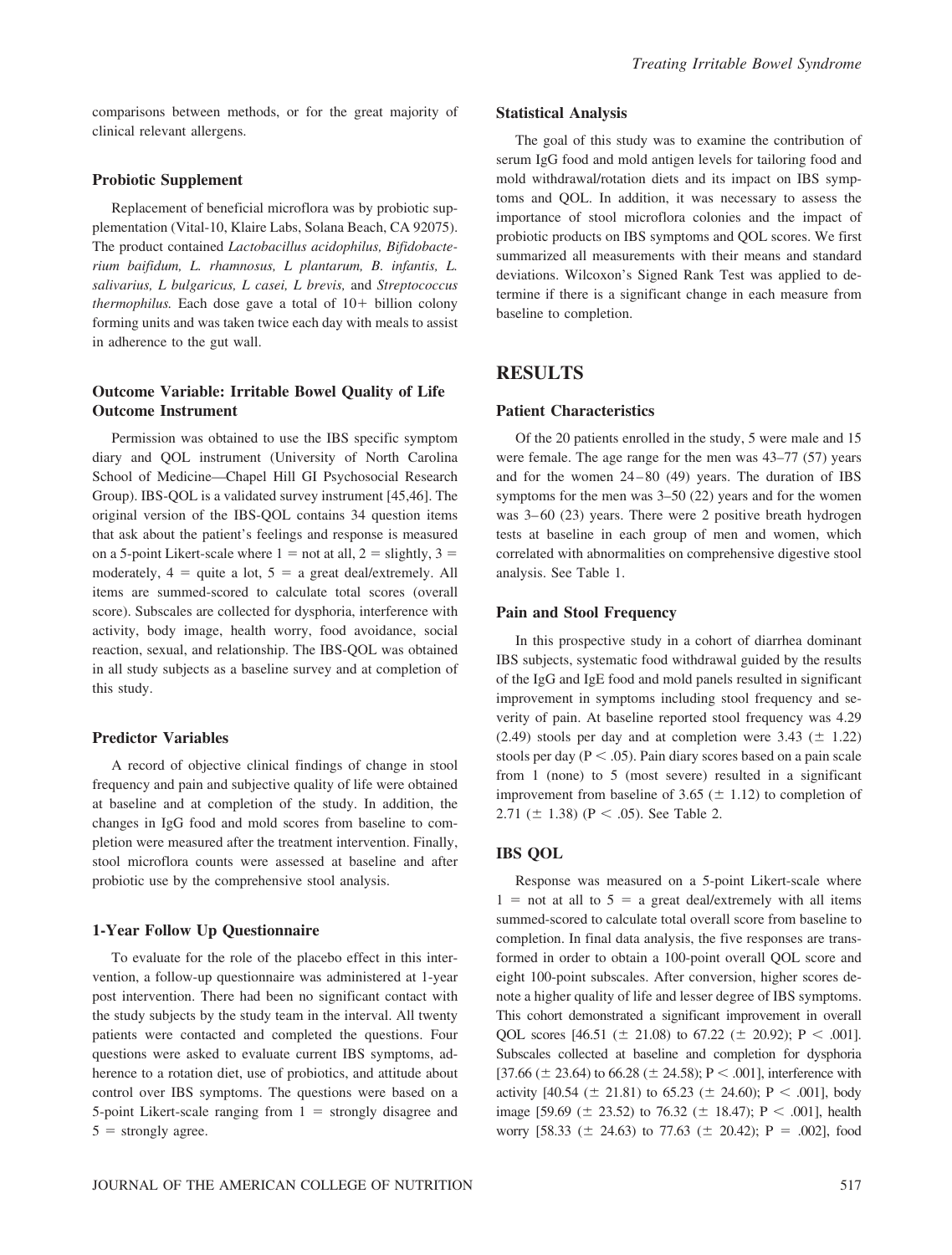|  |  | <b>Table 2. Results</b> |
|--|--|-------------------------|
|--|--|-------------------------|

|                                     | Baseline Mean (Std) | Completion Mean (Std) | Signed Rank P-Value |
|-------------------------------------|---------------------|-----------------------|---------------------|
| # of Stools/day                     | 4.29(2.49)          | 3.43(1.22)            | < 0.05              |
| Pain Scale 1 (none)–5 (most severe) | 3.65(1.12)          | 2.71(1.38)            | < 0.05              |
| IgG Food Positive #                 | 10.05(10.08)        | 6.47(8.85)            | < 0.01              |
| IgG Food High Positive #            | 0.10(0.31)          | 0.71(2.26)            | 0.500               |
| IgG Mold Positive #                 | 3.30(1.26)          | 2.63(1.42)            | < 0.05              |
| IgG Mold High Positive #            | 1.35(1.69)          | 1.79(1.87)            | 0.069               |
| <b>IBS-OOL</b>                      |                     |                       |                     |
| Dysphoria                           | 37.66 (23.64)       | 66.28 (24.58)         | $< 0.001*$          |
| Interference w/Activity             | 40.54 (21.81)       | 65.23(24.60)          | $< 0.001*$          |
| Body Image                          | 59.69 (23.52)       | 76.32 (18.47)         | $< 0.001*$          |
| Health Worry                        | 58.33 (24.63)       | 77.63 (20.42)         | $0.002*$            |
| Food Avoidance                      | 30.42 (26.80)       | 38.16 (25.36)         | 0.362               |
| Social Reaction                     | 48.13 (32.64)       | 69.08 (24.07)         | $0.002*$            |
| Sexual                              | 73.13 (27.89)       | 79.61 (29.82)         | 0.100               |
| Relationships                       | 55.00 (32.83)       | 70.18 (25.36)         | $< 0.001*$          |
| Overall                             | 46.51 (21.08)       | 67.22 (20.92)         | $< 0.001*$          |
| Beneficial Bacteria (Class I)       | 2.07(1.54)          | 2.67(1.30)            | 0.250               |
| Dysbiotosis/Parasitology            | 1.58(0.84)          | 1.47(0.91)            | 0.620               |

\* Significant at the 0.0025 level.

avoidance [30.42 ( $\pm$  26.80) to 38.16 ( $\pm$  25.36); P = .36], social reaction [48.13 ( $\pm$  32.64) to 69.08 ( $\pm$  24.07); P < .002], sexual [73.13 ( $\pm$  27.89) to 79.61 ( $\pm$  29.82); P = .10], and relationships [55.00 ( $\pm$  32.83) to 70.18 ( $\pm$  25.36); P < .001]. See Table 2.

#### **Serum IgG Food and Mold Antigens**

Baseline serum IgG food reactions were measured in luminescence units (LU) with the range from  $0-11$  = negative,  $12-26$  = equivocal,  $27-65$  = low positive,  $66-142$  = positive, and  $143 \ge 242$  = high positive. For the purpose of the food and mold elimination diet, only reactions that were positive to high positive were considered. At baseline, there were  $10.05$  ( $\pm$ 10.08) positive IgG food reactions identified per patient and at completion after food elimination,  $6.47 \, (\pm \, 8.85) \, P \leq 0.01$ . At baseline, there were  $0.10$  ( $\pm$  0.31) high positive IgG food reactions and at completion 0.71 ( $\pm$  2.26), which did not show a significant change. At baseline, there were  $3.30 \ (\pm \ 1.26)$ positive IgG mold reactions identified and after completion a reduction to 2.63 ( $\pm$  1.42) P < 0.05. At baseline there were 1.35 ( $\pm$  1.69) high positive IgG mold reactions and at completion 1.79, which was not significant.

The most frequent positive serologic IgG antigen-antibody complexes found on the food and mold tests were: 4 or more molds, 14 out of 20 patients (70%); baker's yeast, 17 out of 20 (85%); onion mix, 13 out of 20 (65%); pork, 12 out of 20 (60%); peanut 12 out of 20 (60%); corn, 11 out of 20 (55%); wheat, 10 out of 20 (50%); soybean, 10 (50%); carrot, 9 out of 20 (45%); cheddar cheese, 8 out of 20 (40%); egg white, 8 out of 20 (40%). See Table 3. Only 5 out of 20 reacted by IgG antibody production to dairy; however the majority of patients reported eliminating dairy prior to trial enrollment presumably clearing antigen-antibody complexes prior to testing.

#### **Microflora Colony Counts**

In the comprehensive digestive stool analysis, colony counts of microflora are expressed as a range of 0 to  $4+$  colony counts with 0 being no colonies identified and  $4+$  as the maximal colony count. At baseline prior to probiotic intervention, the study subjects were found to have a trend to improvement in Class 1 beneficial microflora at 2.07 ( $\pm$  1.54) colony counts and after probiotic supplementation, beneficial colony counts rose to 2.67 ( $\pm$  1.30). Counts in dysbiotic microflora at baseline were found to be  $(1.58 \ (\pm 0.84)$  and found not to clear with probiotic replacement from 1.58 ( $\pm$  0.84) to 1.47 ( $\pm$  0.91).

#### **1-Year Follow-up Questionnaire after Trial Completion**

One-year follow-up questionnaire had 4 questions with responses based on a 5-point Likert-scale ranging from  $1 =$ 

|                              |  | <b>Table 3.</b> Most Frequent Positive Serologic IgG Antigen- |  |
|------------------------------|--|---------------------------------------------------------------|--|
| Antibody Food and Mold Tests |  |                                                               |  |

| 4 or more molds | 14   | 70% |
|-----------------|------|-----|
| Baker's yeast   | 17   | 85% |
| Onion mix       | 13   | 65% |
| Pork            | 12   | 60% |
| Peanut          | 12   | 60% |
| Corn            | 11   | 55% |
| Wheat           | 10   | 50% |
| Soybean         | 10   | 50% |
| Carrot          | 9    | 45% |
| Cheddar Cheese  | 8    | 40% |
| Egg White       | 8    | 40% |
| Milk $(dairy)*$ | $5*$ | 25% |

\* Dairy is often considered to be one of the foods that should be eliminated. However, this cohort did not show a high prevalence of IgG Ag-Ab complexes. It may be that many of these subjects had already eliminated dairy and cleared dairy specific IgG Ag-Ab complexes.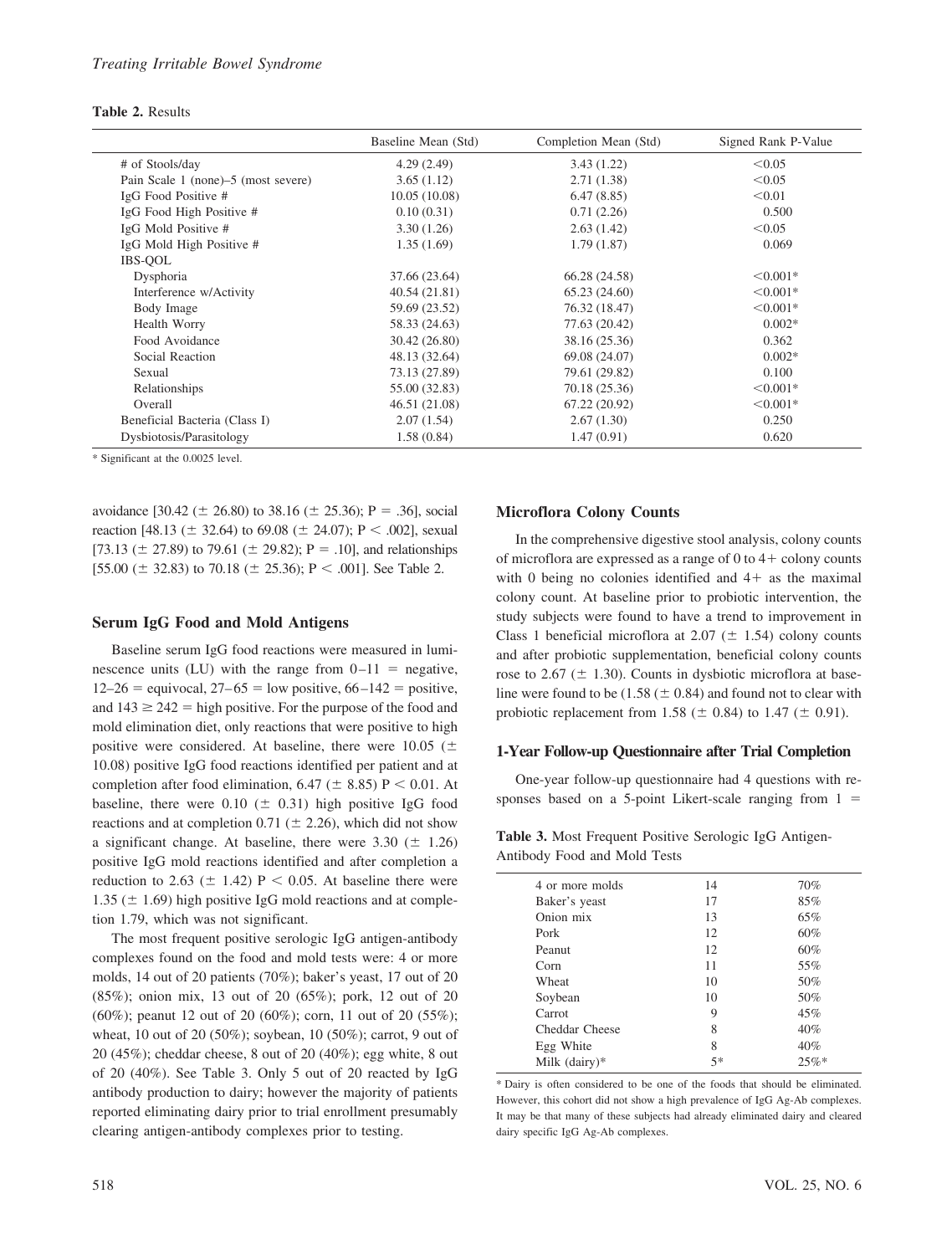strongly disagree and  $5 =$  strongly agree. All 20 study subjects responded. The questions included adherence to the food rotation diet (4.00  $\pm$  1.45), minimal symptomatic problems with IBS (4.00  $\pm$  1.17), and perception of control over IBS (4.15  $\pm$ 1.23). The ongoing use of probiotics at 1-year was found to be less helpful  $(3.40 \pm 1.60)$ .

## **DISCUSSION**

The reported multifactorial intervention resulted in significant improvements in irritable bowel symptom complex and QOL in this cohort of IBS diarrhea dominant patients. The patients enrolled in this study were on whole a difficult group of patients to manage having found their way to the tertiary care gastroenterology clinic. They were not felt to be adequately improved by extensive use of standard medical therapy and care given by a single gastroenterologist with expertise in this area (RM). Identifying and appropriately addressing food hypersensitivity and abnormal bowel microenvironment in IBS patients not previously responding to standard therapy resulted in a significant clinical response. This improvement was found to be sustained at 1 year post-intervention during which time there was no significant contact with the investigators; the 1-year follow-up was done to evaluate the role of the placebo effect as a major factor in the improvement. The improvement was found to be both objective with reduction in pain and diarrhea as well as subjective with increased quality of life. The majority of study subjects continued to adhere to the rotation food diet at 1 year post intervention and felt they had reduced symptoms and increased control over their IBS.

The gastrointestinal tract is the largest immune organ and responsible for vigilance and surveillance of ingested materials. Up-regulation of gut immunity, resulting in increases in inflammatory cytokines and other inflammatory mediators, is associated with IBS [3,10–13]. To date, it is unclear specifically what causes the immune stimulation in IBS and since IBS is a complex chronic disorder, there may be several contributing factors that lead to the change in immunity. Abnormalities in microbial biomass with decrease in Class 1 symbiotic microflora and increase in dysbiotic flora will cause changes in the patterns of immunity as do food and mold related hypersensitivity that results in increased immune complex formation.

Immunoglobulin G (IgG) may be a helpful marker of immune response for food hypersensitivity and delayed food reactions [33]. In a blinded trial, Atkinson and colleagues reported a benefit in IBS symptoms when evaluating IgG food withdrawal diets when compared to sham diets. The circulating elevated IgG may or may not be the cause of the symptoms but its ability to form immune complexes with antigens and to activate complement certainly fulfills the condition for immunopathologically-mediated inflammation [47]. Activation of immune reactions by non-IgE immune complexes that result from delayed hypersensitivity may explain many of the observed reactions to food such as asthma, migraines, headaches, arthritis, gastrointestinal dysfunction, etc [48]. By focusing solely on IgE mediated reactions and excluding other elements of the immune response, important etiologies of patients' symptoms are overlooked.

The parallel assays of specific IgG and IgE antibodies to food and mold provide an approach to determining offending foods in the clinical situation. After antibodies to specific foods are detected, the patient is placed on a food elimination diet for two to four weeks, after which foods that do not mediate IgE reactions are systematically returned to the diet one at a time [33,48–50]. Patients with true food hypersensitivities should have clear reactions with food challenges, but these reactions may not occur until hours or days post ingestion. Detailed food diaries are necessary during the challenge phase to assess for delayed hypersensitivity reactions. Open food challenges are usually accurate and sensitive for testing non-IgE mediated food reactions in clinical practice and placebo effect is generally not a problem [48].

It should be noted that IgG food testing has not been considered a particularly useful test by the general medical community [47,53–55]. It is believed that IgG is formed universally after the ingestion of food; IgG is generally considered to be a protective antigen and as a result the test is thought to be non-specific. This conclusion is now being challenged and re-evaluated [47]. IgG by itself may or may not be the mediator of the symptoms, but it's presence in measurable quantities may serve as an indicator that a protective antibody is necessary.

The rationale for adding IgG testing is based on the findings that certain subclasses of IgG or non-IgE associated reactions have been associated with *in vitro* degranulation of basophils and mast cells, the activation of complement cascade, and the observation that high circulating serum concentrations of some IgG have been measured in certain atopic individuals [47,48,56]. Based on the results of the IgE and IgG mold panels, an appropriate food elimination diet may be implemented. It has been shown that decreased lymphocyte proliferation responses, improved clinical outcomes, and decreased release of inflammatory mediators followed the tailored food elimination diet [36,48,49].

Food elimination diets and food challenges are extremely time consuming for the patient and practitioner and the elimination/challenge diet requires a high degree of patient motivation and compliance [33,35,48]. Although the serum IgE and IgG testing may help guide the food elimination diet initially, the oral food challenge remains the only modality to identify a true clinical reaction [48,51,52]. After the food challenge phase is complete and the offending foods are identified, these foods may be added back into the diet on a rotation basis of not more than 3 to 4 days between ingestion. That is, no food may be eaten repeatedly on successive days because antigen—antibody complexes may again accumulate, which result in recurrent symptoms of IBS or food intolerance. In a rotation diet for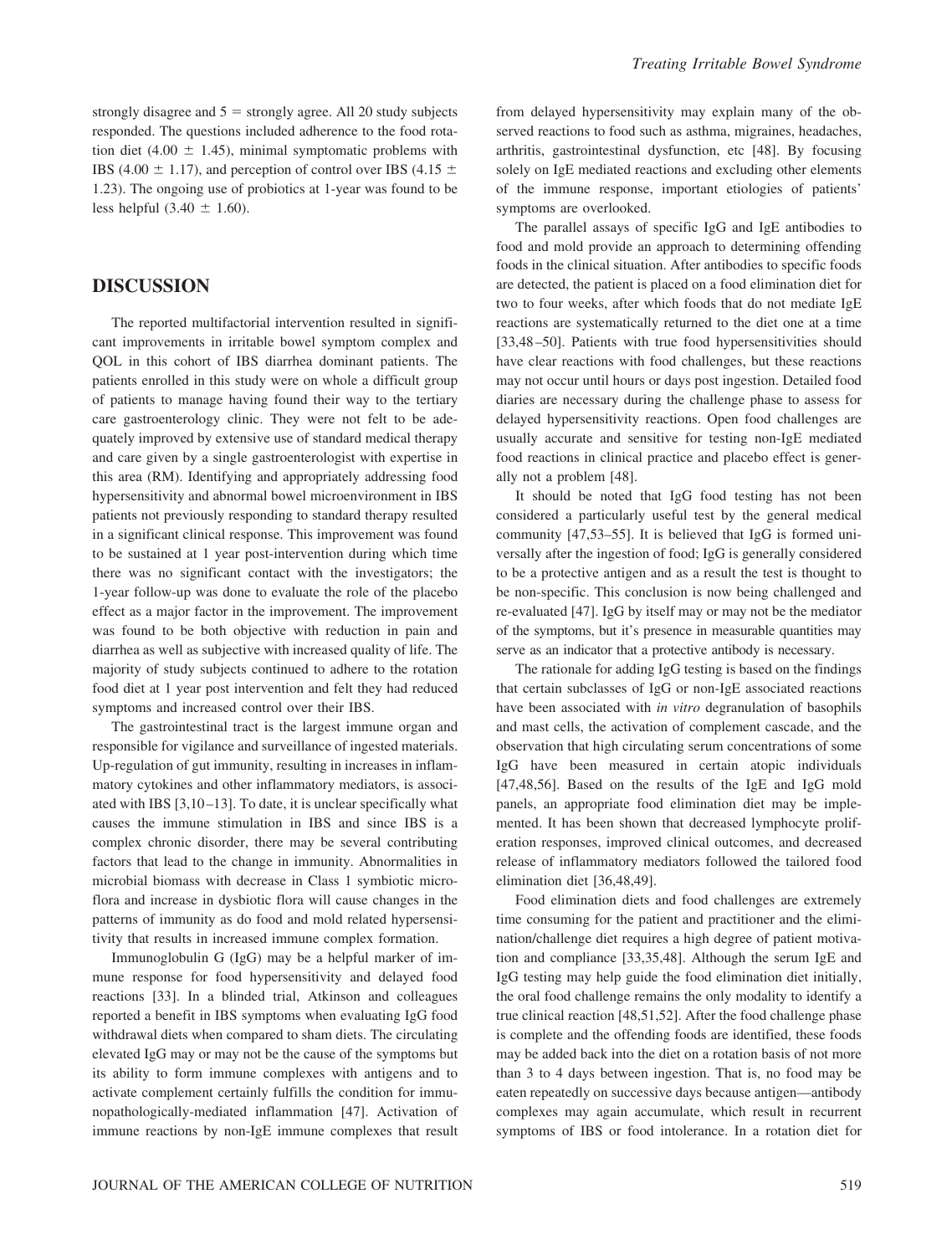example, wheat (gliadin or gluten antigen) sensitive patient may eat wheat containing foods once every 3 to 4 days with no wheat products consumed in between those days. Some patients find that if their initial reaction after challenge is severe, certain food groups may never be tolerated again in the diet without provoking symptoms. In any event, teaching patients to evaluate symptoms, correlate symptoms with food diaries, and manage specific food withdrawal and rotation diets gives them some measure of control over their functional bowel complaints.

Caveats regarding IgG food testing include a lack of intralaboratory reproducibility, skepticism concerning the role of IgG food related antibodies in the pathophysiology of adverse reactions to food, the possibility that many adverse reactions to foods are pharmacologically or contaminant mediated and not detectable through immunological assays, and the possibility that digestion alters the protein make up and therefore its allergenicity. Another valid concern is it is not known what percentage of the population free of bowel symptoms has elevated IgG food-related antibodies.

Recently, O'Mahony and colleagues (2005) demonstrated improvements in IBS symptoms in a blinded trial with the addition of *Bifidobacterium infantis* 35624 in the diet with normalization of the ratio of anti-inflammatory to proinflammatory cytokines. These investigators did not find a similar effect when *Lactobacillus salivarius* UCC4331 was added. In other clinical trials, *Lactobacillus plantarum* 299v and DSM 9843 strains were shown to reduce abdominal pain, bloating, flatulence, and constipation [17,57]. It was also observed that *Saccharomyces boulardii* decreased only functional diarrhea in irritable bowel syndrome but was not effective in alleviating other symptoms of the syndrome [58]. In this trial, the reported improvements by probiotics on symptoms may be related to specific physiological effects of altered cytokine production, microflora cross-talk, or other direct effects and should be considered in an expanded evaluation. It was beyond the scope of this study to test for the direct effects of probiotics on the gastrointestinal tract.

At baseline, the cohort of patients in this study demonstrated decreased Class 1 beneficial microflora with decreased colonies of *Lactobacillus sp., bifidobacteria sp.*, and beneficial *E-Coli.* In addition, there were increased dysbiotic microflora colonies and fungal species in a subset of patients with positive breath testing. Of note, there was a trend to improvement in the Class 1 microflora with probiotic supplementation over the course of the trial but this was not significant. This may be related to underestimating the amount of probiotic supplement necessary, type of flora necessary, or the duration of time needed to effect such a change [20,37,40]. It would be useful in the future to evaluate the dose response of various preparations with various colony counts and correlate this with the changes in colony counts on follow up stool testing and changes in gut immunity.

Although there was not a significant improvement in beneficial colony counts in this study, patients reported symptom relief when using probiotics. However at the 1-year follow up, the study subjects were only sporadically continuing to use probiotic supplements. As stated, more aggressive replacement may be warranted or investigation into the direct effects of probiotics on immunity would be helpful.

Interestingly, probiotics alone were not sufficient to eradicate dysbiotic flora or produce normalization in follow-up breath-hydrogen testing in the patients that had positive breathhydrogen tests at baseline. After the trial was complete and not at baseline, antibiotics, with documented sensitivities to the abnormal flora, were given to eradicate the dysbiosis in this group of patients. It should be noted in this subset of patients, the majority of IBS symptoms improved prior to dysbiotic flora eradication. Since the sample size was small, this cannot be commented on further but should guide further investigation when enrolling subjects who have positive breath-hydrogen tests and dysbiotic flora found on stool testing.

The patients enrolled in this trial demonstrated significant improvements in quality of life (QOL) assessment. Ultimately, improving QOL for the functional bowel patient is the most important benefit. QOL is a term that has been used to denote outcomes as experienced by the patient and there has been growing interest in the use of health-related quality of life measures in gastrointestinal disorders. QOL measures in clinically ill individuals encompasses multiple domains or areas of well-being (including, at a minimum, physical, psychological and social functioning, as well as symptoms) and the perspective of the patient is critical in any measurement of QOL. Functional bowel disorders have been studied pre- and post-treatment with health status outcome measures [45,46,59–61]. The validity of using the outcome instruments has been documented and has been a useful tool for following the therapeutic benefits of treatment in clinical practice and in controlled trials. While patient perspectives are important in any health condition, they become particularly so in diseases that are chronic such as IBS.

The reported trial is small and the food challenges were open and not blinded, although some believe that reactions related to IgG delayed hypersensitivity and tracked over 72 hours after the food challenge can safely be attributed to that specific food [48], however a repeat larger trial with blinding is warranted. In addition, the sensitivity and specificity of IgG food testing needs to be evaluated and labs need quality controls instituted to assure reproducibility. Further trials with blinded food challenges may be necessary to overcome the bias against IgG food hypersensitivity testing. In addition, comparison to normal controls would be helpful to assess the significance of the IgG food related immune complexes. Furthermore, IgG is only a subsection of the immunity and represents only a small percentage of food hypersensitivity and there may be other causes of food hypersensitivity or increased inflammation in the GI tract besides the antigen/antibody complex formation. What may be even more helpful in further studies would be a more direct assessment of the bowel milieu after food challenge for changes in inflammatory cytokines and other immune messengers like histamine. This of course, by necessity, would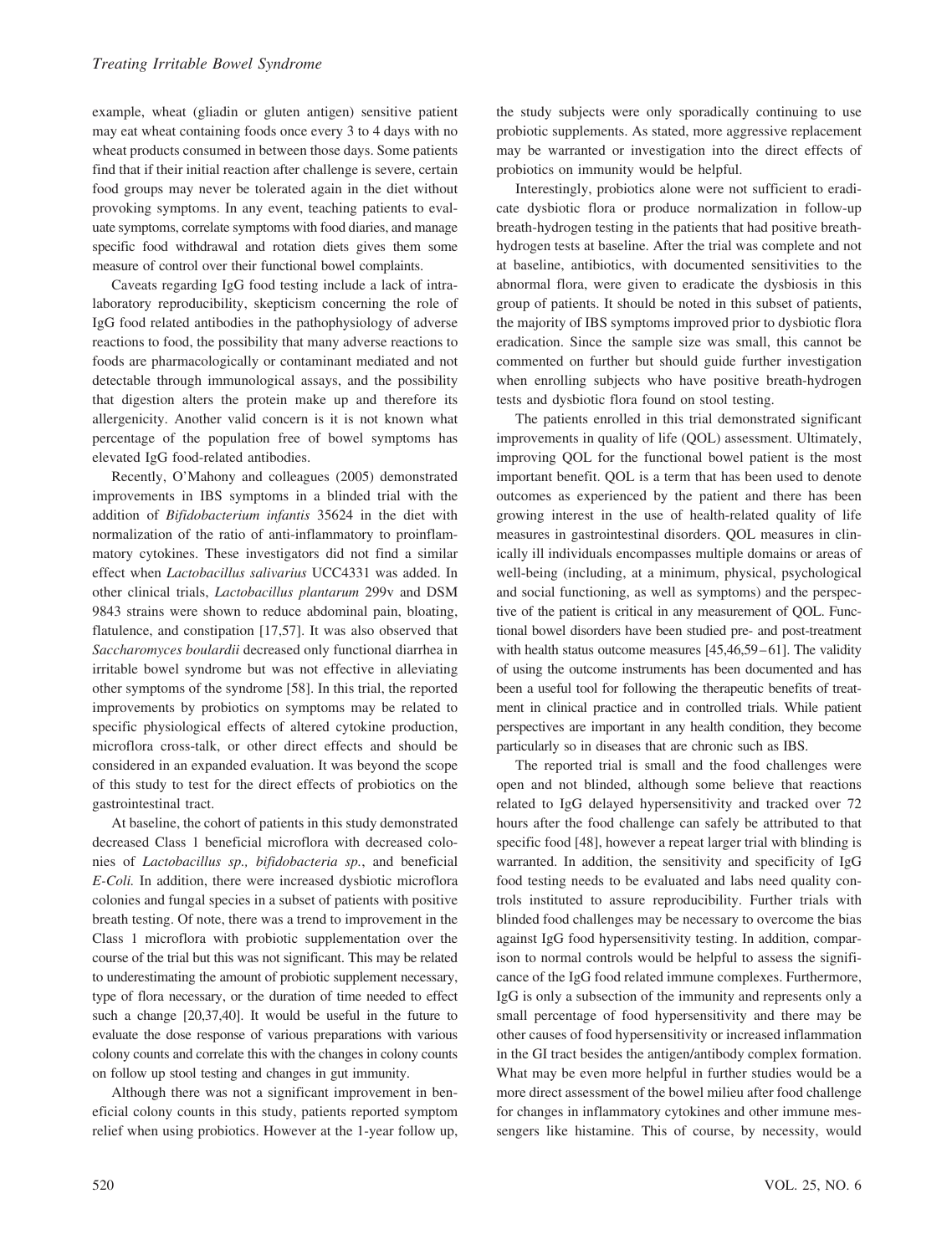need to include assessment of neurotransmitter production in the gut such as serotonin excretion by the enterochromaffin cells. Other important questions to be answered would be the role of microflora cross-talk and the interaction of microflora populations on bowel immune messages.

As a result of the high numbers of the population affected by IBS, if simple solutions such as food elimination and rotation diets and maximizing bowel flora could result in significant improvements then potential savings to the health care system could result. IgG food testing would need to be validated with intra-lab reproducibility and then the extended healthcare team could manage the follow up diet manipulation and recommendations. This could reduce the time and expense of physician involvement and the use of expensive pharmacologic interventions. It is recommended that repeat evaluations include cost analysis studies.

The complex role of abnormal bowel flora coupled with the presence of food hypersensitivities on symptom production has been noted in a previous clinical trial of IBS [18]. Since both microflora and ingested materials display a direct effect on immunity, it is not surprising that both would play a complicated intertwined role in the production of symptoms in IBS. It is difficult to determine at the present time if the food intolerance precedes the altered gut microbial environment or if the reverse is true. However, it may be neither but rather both abnormalities contributing to the outcome of increased inflammation and up-regulation of the immune system, altered enteric neurotransmitter output, and abnormal fermentation, which all results in gas, pain, bloating, and diarrhea. Irritable bowel syndrome is a complex chronic disorder necessitating complex interventions.

## **ACKNOWLEDGMENTS**

This research was funded by BioCommunications Research Institute, Wichita, Kansas. Product was supplied by Klaire Labs, Solana Beach, California. Laboratory testing was provided by Great Plains Lab, Overland Park, Kansas, and Allos Reference Laboratory, Mountain View, California. This research project was designed, conducted, and analyzed without input from either the BioCommunications Research Institute or the suppliers of product and tests.

# **REFERENCES**

- 1. Mertz HR: Irritable bowel syndrome. N Engl J Med 349:2136– 2146, 2003.
- 2. Horwitz BJ, Fisher RS: The irritable bowel syndrome. N Engl J Med 344:1846–1850, 2001.
- 3. Maxwell PR, Mendall MA, Kumar D: Irritable bowel syndrome. Lancet 350:1691–1695, 1997.
- 4. Everhart JE, Renault PF: Irritable Bowel Syndrome in office-based practice in the United States. Gastroenterology 100:998–1005, 1991.
- 5. Drossman DA, Corazziari E, Talley NJ, Thompson WG, Whitehead WE (eds) "Rome II. The Functional Gastrointestinal Disorders," 2nd ed. Lawrence, KS: Allen Press Inc, 2000.
- 6. Talley NJ, Gabriel SE, Harmsen WS, Zinsmeister AR, Evans RW: Alimentary Tract: medical costs in community subjects with irritable bowel syndrome. Gastroenterology 109:1736–1741, 1995.
- 7. Levy RL, Von Korff M, Whitehead WE, Stang P, Saunders K, Jhingran P, Barghout V, Feld AD: Costs of care for irritable bowel syndrome patients in a health maintenance organization. Am J Gastroenterol 96:3122–3129, 2001.
- 8. Dunphy RC, Verne GN: Drug treatment options for irritable bowel syndrome—managing for success. Drugs Aging 18:201–211, 2001.
- 9. Villanueva A, Dominguez-Munoz JE, Mearin F: Update in the therapeutic management of irritable bowel syndrome. Dig Dis 19:244–250, 2001.
- 10. Mayer L: Mucosal immunity and gastrointestinal antigen processing. J Pediatr Gastroenterol Nutr 30:S4–S12, 2000.
- 11. Collins SM: A case for an immunological basis for irritable bowel syndrome. Gastroenterology 122:2078–2080, 2002.
- 12. Chadwick VS, Chen W, Shu D, Paulus B, Bethwaite P, Tie A, Wilson I: Activation of the mucosal immune system in irritable bowel syndrome. Gastroenterology 122:1778–1783, 2002.
- 13. Gonsalkorale WM, Perrey C, Pravica V, Whorwell PJ, Hutchinson IV: Interleukin 10 genotypes in irritable bowel syndrome: evidence for an inflammatory component? Gut. 52:91–93, 2003.
- 14. King TS, Elia M, Hunter JO: Abnormal colonic fermentation in irritable bowel syndrome. Lancet 352:1187–1189, 1998.
- 15. Ciprandi G, Canonica GW: Incidence of digestive diseases in patients with adverse reactions to foods. Ann Allergy 61:334–336, 1998.
- 16. De Simone C, Famularo G, Salvadori BB, Moretti S, Marcellini S, Trinchieri V, Santini G: Treatment of irritable bowel syndrome (IBS) with the newer probiotic vs #3: a multicenter trial. Am J Clin Nutr 73(Suppl):491S, 2001.
- 17. Nobaek S, Johansson ML, Molin G, Ahrne S, Jeppsson B: Alteration of intestinal microflora is associated with reduction in abdominal bloating and pain in patients with irritable bowel syndrome. Am J Gastroenterol 95:1231–1238, 2000.
- 18. Petitpierre M, Gumowski P, Girard JP: Irritable bowel syndrome and hypersensitivity to food. Ann Allergy 54:538–540, 1985.
- 19. Balsari A, Ceccarelli A, Dubini F, Fesce E, Poli G: The fecal microbial population in the irritable bowel syndrome. Microbiologica 5:185–194, 1982.
- 20. O'Mahony L, McCarthy J, Kelly P, Hurley G, Luo F, Chen K, O'Sullivan GC, Kiely B, Collins JK, Shanahan F, Quigley EM: Lactobacillus and Bifidobacterium in irritable bowel syndrome: symptom responses and relationship to cytokine profiles. Gastroenterology 128:783–785, 2005.
- 21. Walker WA: Role of nutrients and bacterial colonization in the development of intestinal host defense. J Pediatr Gastroenterol Nutr 30:S2–S7, 2000.
- 22. Crowe SE, Perdue MH: Gastrointestinal food hypersensitivity. Basic mechanisms of pathophysiology. Gastroenterol Nutr 103: 1075–1095, 1992.
- 23. Crowell MD: The role of serotonin in the pathophysiology of